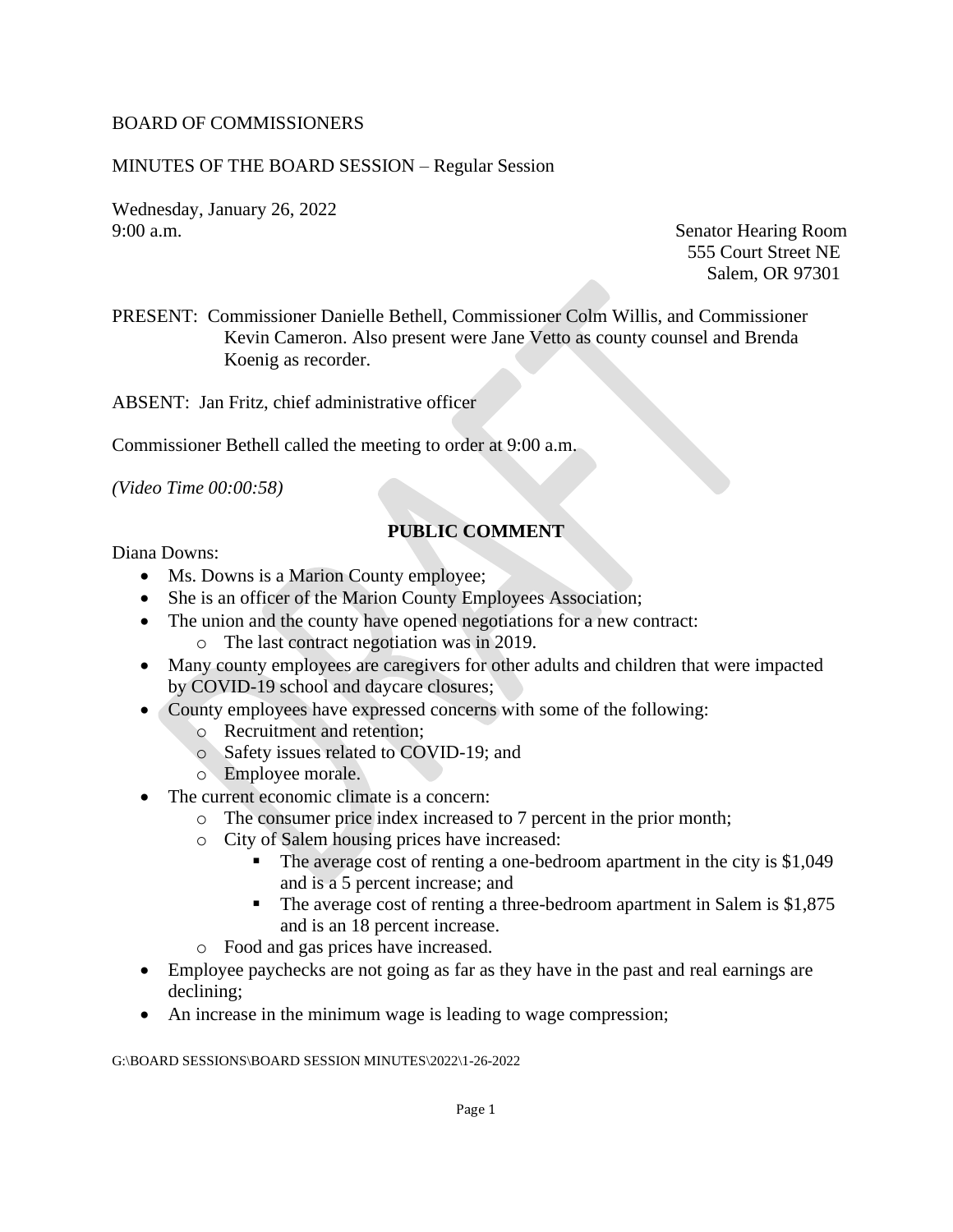- Ms. Downs expressed that the union is committed to genuine good faith efforts to reach an agreement with the county that will work for all parties involved;
- The union is committed to listening to the issues and concerns of the county;
- The union will work to collaboratively solve problems wherever possible; and
- The union is committed to being communicative, honest, forthright, and efficient during negotiations.

*(Video Time 00:06:43)*

# **PRESENTATION**

### 1. COVID-19 (Novel Coronavirus) update. –Katrina Rothenberger *Summary of presentation:*

- The seven-day daily case average is 846 cases;
- The percent positivity rate throughout the pandemic has remained at an estimated nine percent:
	- o The recent surge has raised the percent positivity rate to 11 percent.
- Omicron is less severe, but more transmissible:
	- o The isolation period is five days.
- The surge has created an unmanageable situation for the Marion County Health and Human Services (MCHHS) team:
	- o The county's public health goals have shifted to the following:
		- Preventing severe disease and death:
			- Promoting the following:
				- o Vaccinations and boosters;
				- o Testing;
				- o Health education; and
				- o Communication.
			- Discontinuing universal case investigations; and
			- Focusing on outbreaks in the following high consequence settings:
				- o Schools;
				- o Daycares;
				- o Long-term care facilities:
				- o Shelters; and
				- o Other congregate settings that are at risk:
					- Individuals in one of these settings will be a priority; and
					- Individuals reporting a positive-test case will not receive a letter unless they are in one these settings.
		- Keeping children in school:
			- Work with schools on reporting requirements; and
			- Offer technical assistance.
- Data quality is anticipated to diminish as changes occur: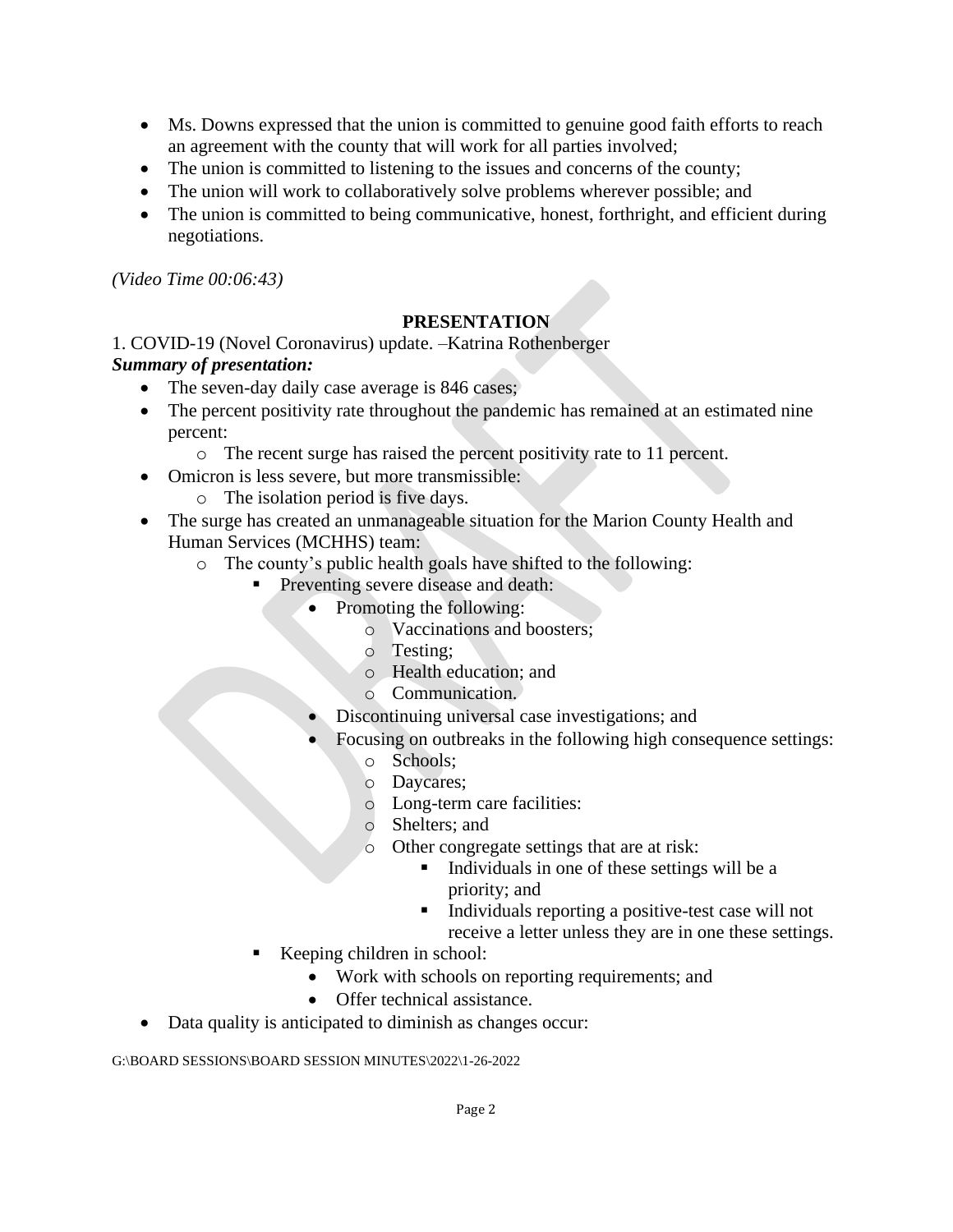- o In-home testing has increased and may impact the number of cases that are being reported;
- o Data may no longer be accurate;
- o MCHHS may not be able to identify the number of cases associated with an outbreak; and
- o MCHHS is limiting the amount of data and information that will be required by congregate care facilities.
- MCHHS has spent the prior two weeks shifting employees to one of the following:
	- o A school and daycare team; or
	- o A long-term care congregate team.
- The school and daycare team has communicated with all school districts in the county to discuss how MCHHS can make their jobs easier:
	- o Reporting COVID-19 data to the county on a daily basis is difficult for all of the districts:
		- The information requirements going forward will be minimal:
			- The number of cases; and
			- The information can be reported weekly or bi-weekly.
	- o Schools will be able to focus their time and energy on reducing transmission.
- The long-term care congregate team is working with facilities to make their jobs easier:
	- o Providing Personal Protective Equipment (PPE); and
	- o Providing technical assistance if needed for isolation or quarantining purposes.
- Death and hospitalization data will no longer be available;
- With the increase in home testing, many cases may not be reported;
- An estimated 76.4 percent of the county's population 18 years of age and older have had at least one dose of COVID-19 vaccine;
- An estimated 64.9 percent of the total population in Marion County has had at least one dose of COVID-19 vaccine;
- Vaccination clinics are still occurring and can be found on the county's website;
- There is a vaccine finder on the Oregon Health Authority's (OHA) website;
- The following locations are currently holding vaccination clinics:
	- o The Oregon State Fairgrounds:
		- All three vaccines, including pediatric vaccines, are available;
		- $\blacksquare$  The clinic is open during the following hours:
			- Monday through Saturday, 12:00 p.m. to 7:00 p.m.; and
			- Sunday, 11:00 a.m. to 4:00 p.m.
		- Polymerase Chain Reaction (PCR) testing is also available:
			- Results may be received in two to four days.
	- o The Salem Center mall; and
	- o The Santiam Hospital:
		- Information can be found on the hospital's website.
- COVID-19 testing, and at-home test kits may be difficult to locate;
- At-home COVID-19 testing kits can be ordered through the United States Postal Service: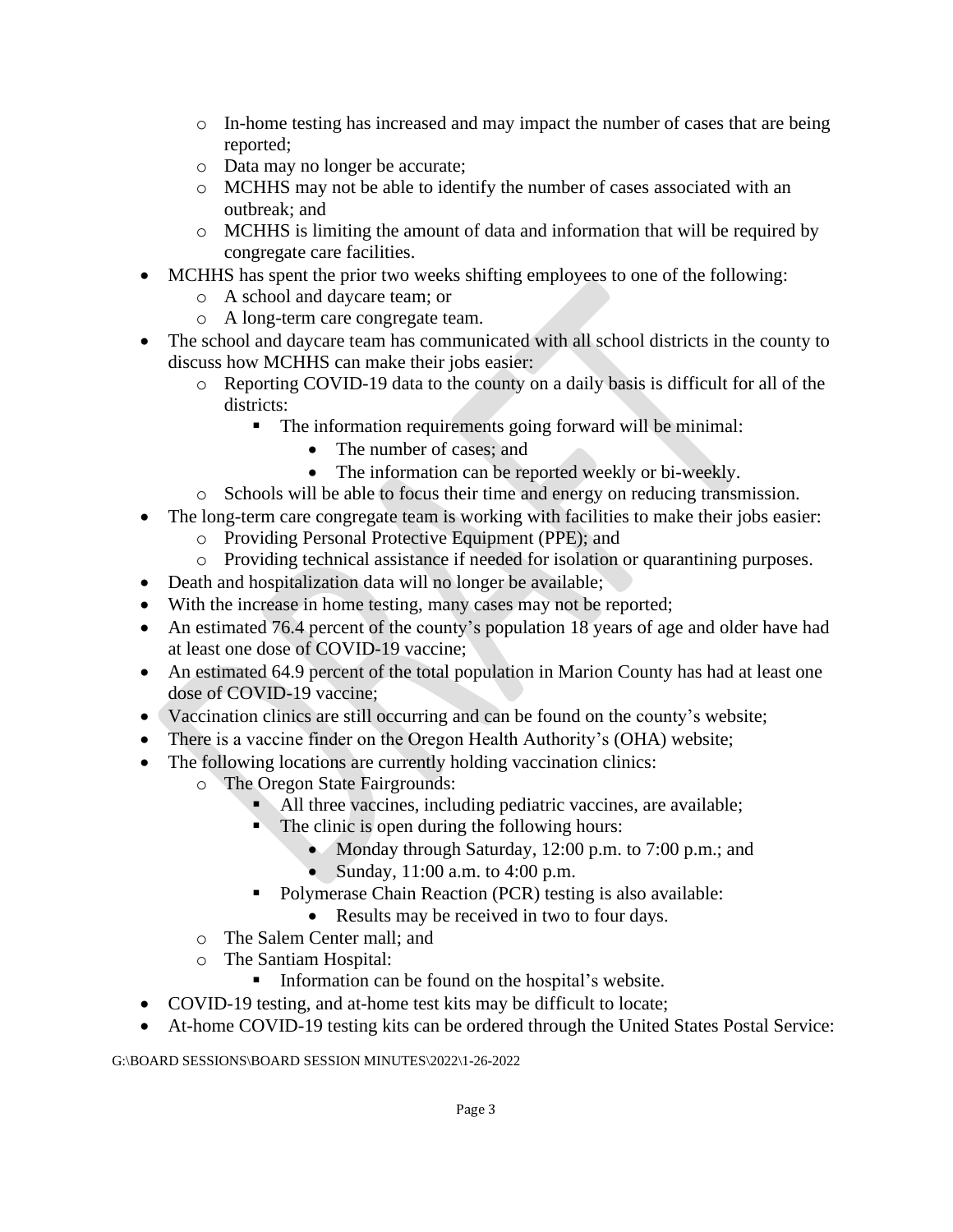- o Up to four kits can be ordered per residential address or residential Post Office (PO) Box;
- o These kits are provided as part of a federal program;
- o There is no shipping expense for the kits;
- o Kits cannot be shipped to business addresses or business PO boxes; and
- o Kits can be ordered on-line or by telephone.
- There is a testing event at Centennial Park in the City Woodburn on January 29, 2022:
	- o Testing results may be received in two to four days.

## *Board discussion:*

- There has been confusion in the public and with small businesses in regard to work release letters:
	- o MCHHS may no longer be providing the letters in the future;
	- o New procedures need to be communicated to the public and to businesses; and
	- o Businesses need to move away from requiring a letter from the county or a negative test for employees to return to work:
		- Businesses have come to rely on the county's letter for safety.
- The MCHHS call center is very busy and it may take longer to get connected with a representative;
- Some employers require a test to return to work:
	- o Health care workers are required to have a negative test before they are released from isolation; and
	- o The general public is not required to be tested to be released from isolation.
- Commissioner Bethell feels that we are at a point in the pandemic where individuals need to start taking independent responsibility:
	- o Communication is required so individuals can understand their responsibilities versus the county's responsibilities moving forward.
- School districts are testing staff for work related exposures, but not community exposures:
	- o Ms. Rothenberger will look into the possibility of the county helping school districts test staff to help schools remain open.
- It is critical that schools remain open; and
- The county will be receiving its first shipment of at-home tests in the next couple of weeks:
	- o The county could potentially give some of the tests to schools; and
	- o Group homes and Northwest Senior and Disability Services will be the first to receive tests:
		- Group homes will not be receiving a direct shipment of tests from OHA.

*(Video Time 00:26:36)*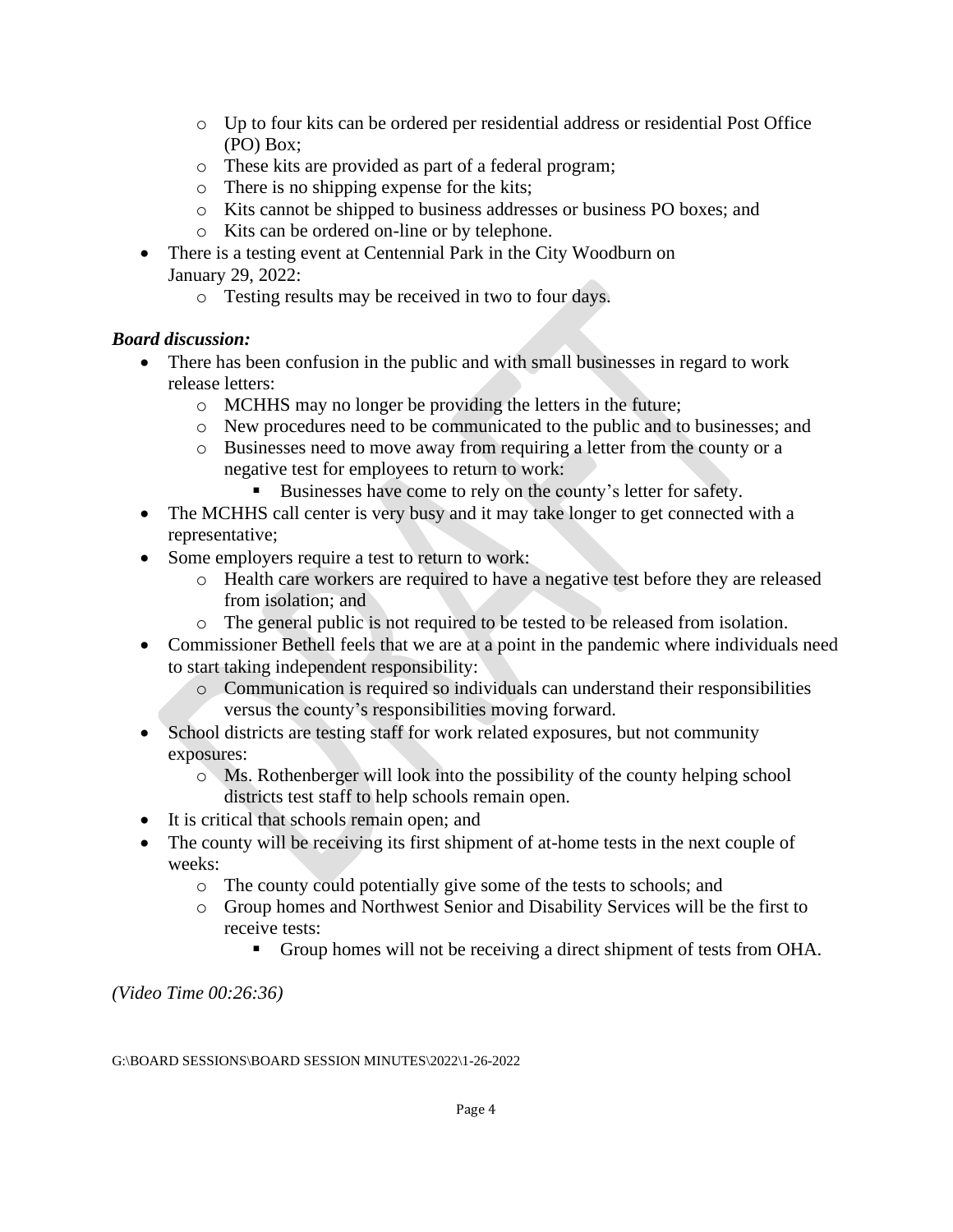#### **CONSENT**

#### HEALTH AND HUMAN SERVICES

2. Approve an order appointing Ryan Matthews as the Marion County Community Mental Health Program Director effective January 26, 2022.

### TAX OFFICE

3. Approve an order for a property tax refund in the amount of \$39,076.80 for Cue Ltd, Partnership.

4. Approve an order for a property tax refund in the amount of \$42,973.91 for Magid and Modish Corporation.

> **MOTION:** Commissioner Willis moved for approval of the consent agenda. Seconded by Commissioner Cameron; motion carried. A voice vote was unanimous.

*(Video Time 00:27:40)*

# **ACTION**

# BOARD OF COMMISSIONERS

Board Committee Appointments

#### Ambulance Service Area Advisory Committee

5. Consider approval of board orders appointing Brian Carrara, Stephanie McClung, Rebecca Shivers Singleterry, and Scott Heesacker; and reappointing Dan Mullen to the Ambulance Service Area (ASA) Advisory Committee with terms ending January 31, 2025; and revising the term end date for Brian Butler to January 31, 2024, to align with ASA bylaws.

–Katrina Rothenberger

### *Summary of presentation:*

Katrina Rothenberger:

- The Ambulance Service Area (ASA) Advisory Committee represents a cross section of ambulance service provider entities including:
	- o Private;
	- o Public;
	- o Rural; and
	- o Urban.
- Additional members may be from stakeholder groups; and
- The following are the individuals being considered for approval and the ASA they will represent:
	- o Brian Carrara, Salem Fire Department, will represent ASA #1;
	- o Stephanie McClung, Jefferson Fire, will represent ASA #8;
	- o Rebecca Singleterry will represent ASA #9;
	- o Scott Heesacker, Woodburn Fire District, will represent ASA #5;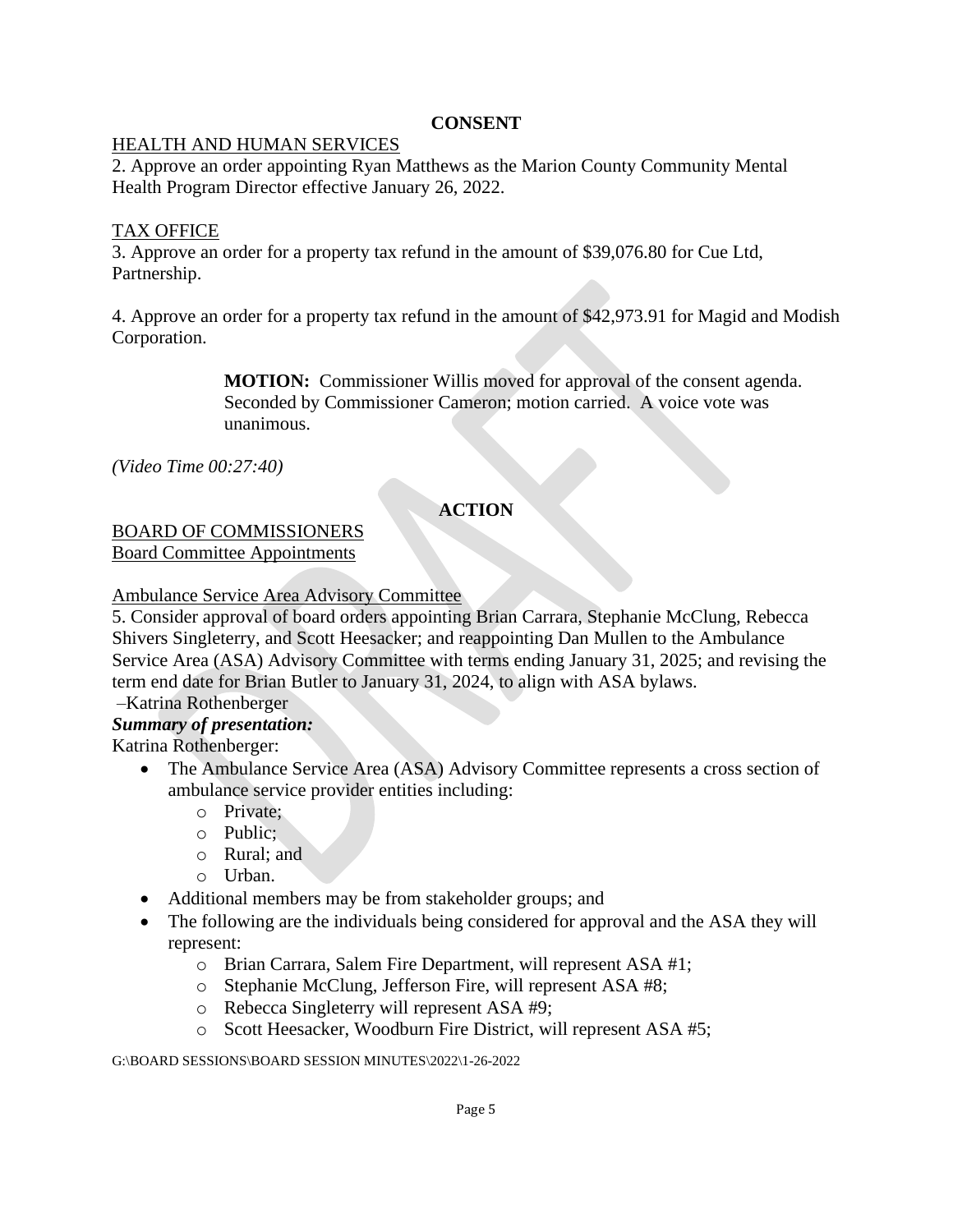- o Dan Mullen, Assistant Chief of the Saint Paul Fire District, has served on the committee since his original appointment in July 2016 and he represents ASA #3; and
- o Brian Butler, Operations Chief for the Keizer Fire District, has served on the committee since his original appointment in 2017 and he represents ASA #2.

Brian Carrara:

- Mr. Carrara is the Deputy Chief of Training for the Salem Fire Department; and
- Mr. Carrara has served on the committee in the past.

Dan Mullen:

- Mr. Mullen works for the St. Paul Fire District; and
- His goal is to see that every individual in Marion County receives quality care when needing ambulance service.

Scott Heesacker:

- Mr. Heesacker is the Operations Chief for the Woodburn Fire District;
- The Woodburn Fire District provides fire-based emergency response to the City of Woodburn and surrounding areas;
- The Woodburn Fire District does not provide ambulance transport:
	- o Their fire engines provide a paramedic service; and
	- o They work with Woodburn Ambulance on patient care and transportation to the hospital.
- Mr. Heesacker will represent non-transporting fire services.

Stephanie McClung:

- Ms. McClung is the Emergency Medical Services (EMS) Manager at Jefferson Fire;
- She has previously been involved with the Area Trauma Advisory Board; and
- She is looking forward to having a positive impact on emergency medical services in the area.

Shawn Baird:

- Mr. Baird works for Woodburn Ambulance, and he is the Chair of the ASA Advisory Committee; and
- The committee will be working to update the ASA plan:
	- o The committee works with OHA to ensure statutory requirements are being met; and
	- o The committee works to ensure citizens are being served in the best way possible.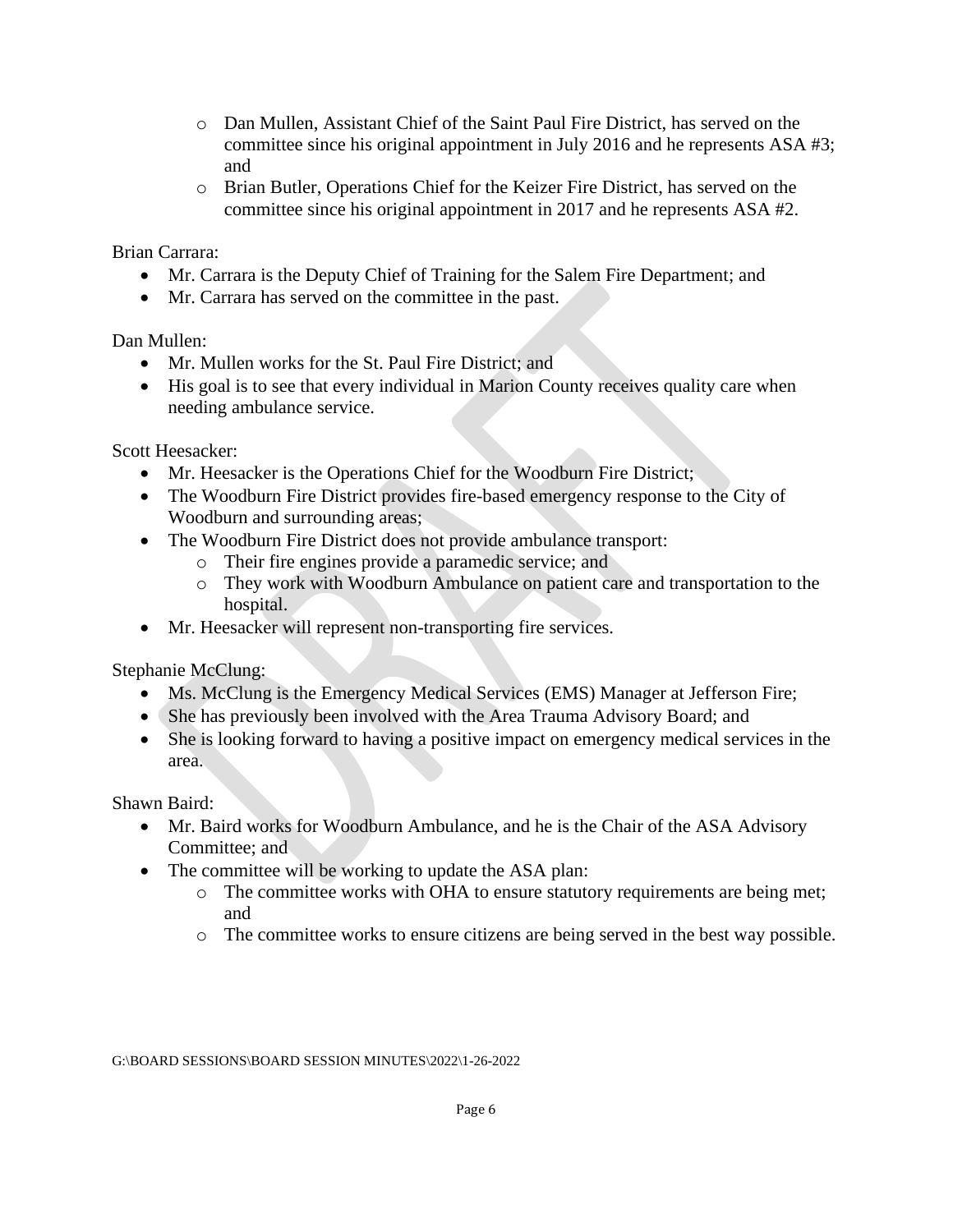#### *Board discussion:*

- Every Ambulance Service Area is represented on the advisory committee, except for Polk County Fire District #1:
	- o Polk County attends the committee meetings; and
	- o Santiam Canyon is represented.
- Mr. Baird is also involved at the national level:
- The pandemic has been a very challenging time for emergency services and public health departments; and
- Commissioner Willis thanked Mr. Baird and Woodburn Ambulance for their help with getting vaccines out quickly through mobile clinics:
	- o They set the standard for the state for mobile vaccine clinics by being flexible and fast.

*(Video Time 00:38:04)*

Commissioner Bethell recessed board session to evacuate for a fire alarm test.

*(Video Time 00:38:34)*

Commissioner Bethell reconvened board session.

**MOTION:** Commissioner Cameron moved to approve board orders appointing Brian Carrara, Stephanie McClung, Rebecca Shivers Singleterry, and Scott Heesacker; and reappointing Dan Mullen to the Ambulance Service Area (ASA) Advisory Committee with terms ending January 31, 2025; and revising the term end date for Brian Butler to January 31, 2024, to align with ASA bylaws. Seconded by Commissioner Bethell; motion carried. A voice vote was unanimous.

#### *(Video Time 01:00:26)*

Commissioner Bethell revisited the motion for Action Item #5 to allow Commissioner Willis, who was absent for the motion due to evacuation responsibilities for the fire alarm test, the opportunity to vote for the record. Commissioner Willis voted in favor and the motion passed unanimously.

*(Video Time 00:40:58)*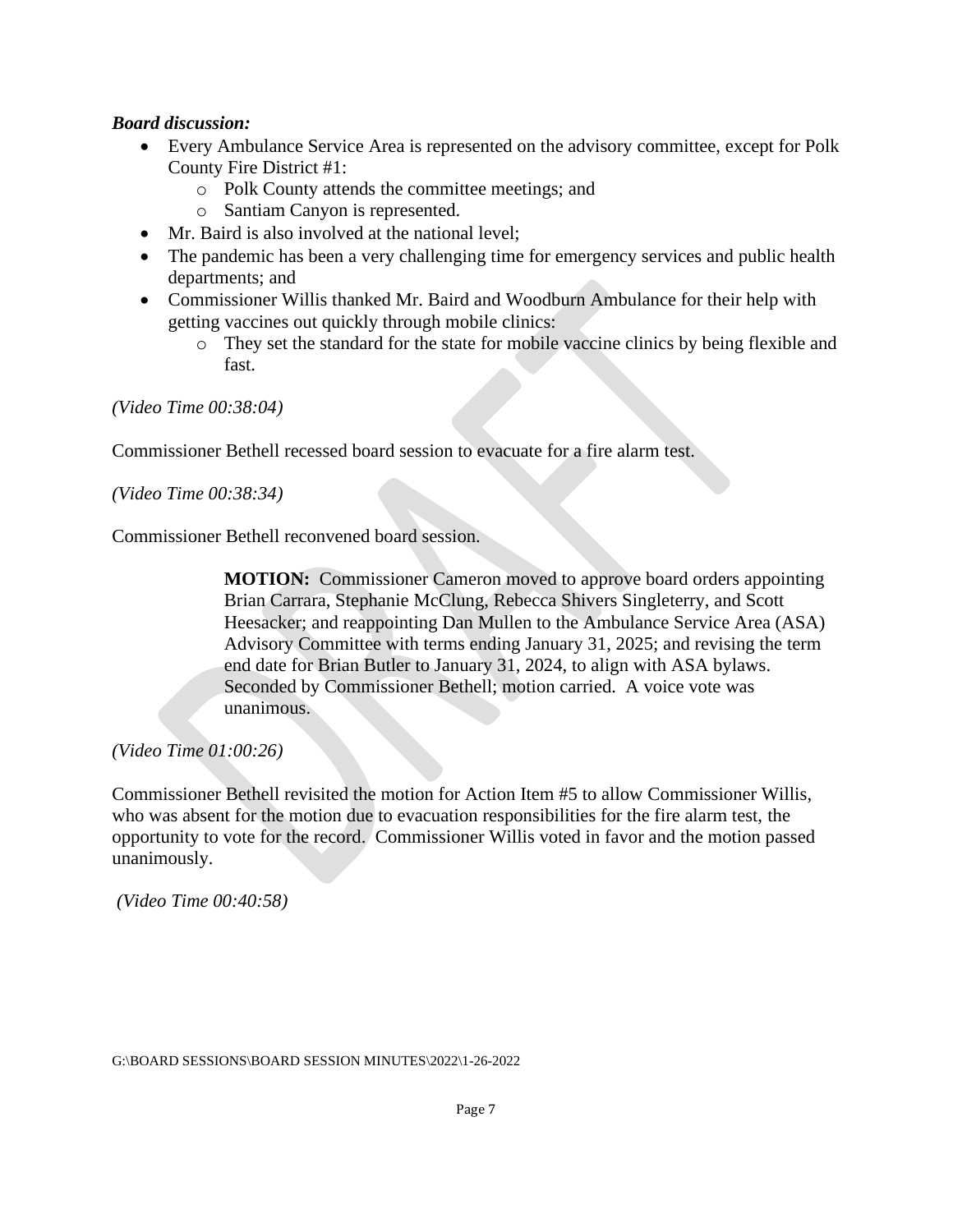### PUBLIC WORKS

6. Consider approval of Amendment #2 to the Contract for Services with Quincy Engineering, Inc. to add \$470,005.89 for a new contract total of \$1,210,460.19 to provide construction contract administration and construction engineering and inspection services for the Lancaster Drive: Center Street to Monroe Avenue Improvement Project through June 30, 2024. -Ryan Crowther

# *Summary of presentation:*

- The project is located in northeast Salem;
- The project is approximately 0.45 miles long;
- The project is federally funded;
- The project scope includes the following:
	- o Rehabilitate Lancaster Drive with the following:
		- **•** New sidewalks;
		- New curbs:
		- **•** Driveway grade corrections;
		- Pavement repairs; and
		- An asphalt overlay.
	- o Consolidate access points wherever possible; and
	- o Construct an enhanced pedestrian crossing at Monroe Avenue.
- Work on the construction project is anticipated to be done at night;
- Marion County Public Works (MCPW) has been assisting local property owners with right-of-way acquisitions:
	- o The right-of-way acquisition phase is close to completion.
- Quincy Engineering, Inc. provided the design work for the project;
- Under the amendment Quincy Engineering, Inc. will provide some of the following:
	- o Construction administration;
	- o Inspection;
	- o Survey; and
	- o Engineering services.
- Following is the project schedule:
	- o Construction will begin in spring 2022; and
	- o Completion of the project is anticipated in summer 2023.
- Following is the breakdown of the \$1,210,460 contract budget:
	- o Design and right-of-way are estimated at \$740,454; and
	- o The contract's amendment for construction services is estimated at \$470,006.

### *Board discussion:*

- It was suggested that warning signs be installed when construction is complete to alert drivers to the changes in driveway grades;
- The added funding is just for the project design and oversight; and
- Because the project is federally funded there are several construction oversight tasks: o Construction oversight is generally handled by MCPW: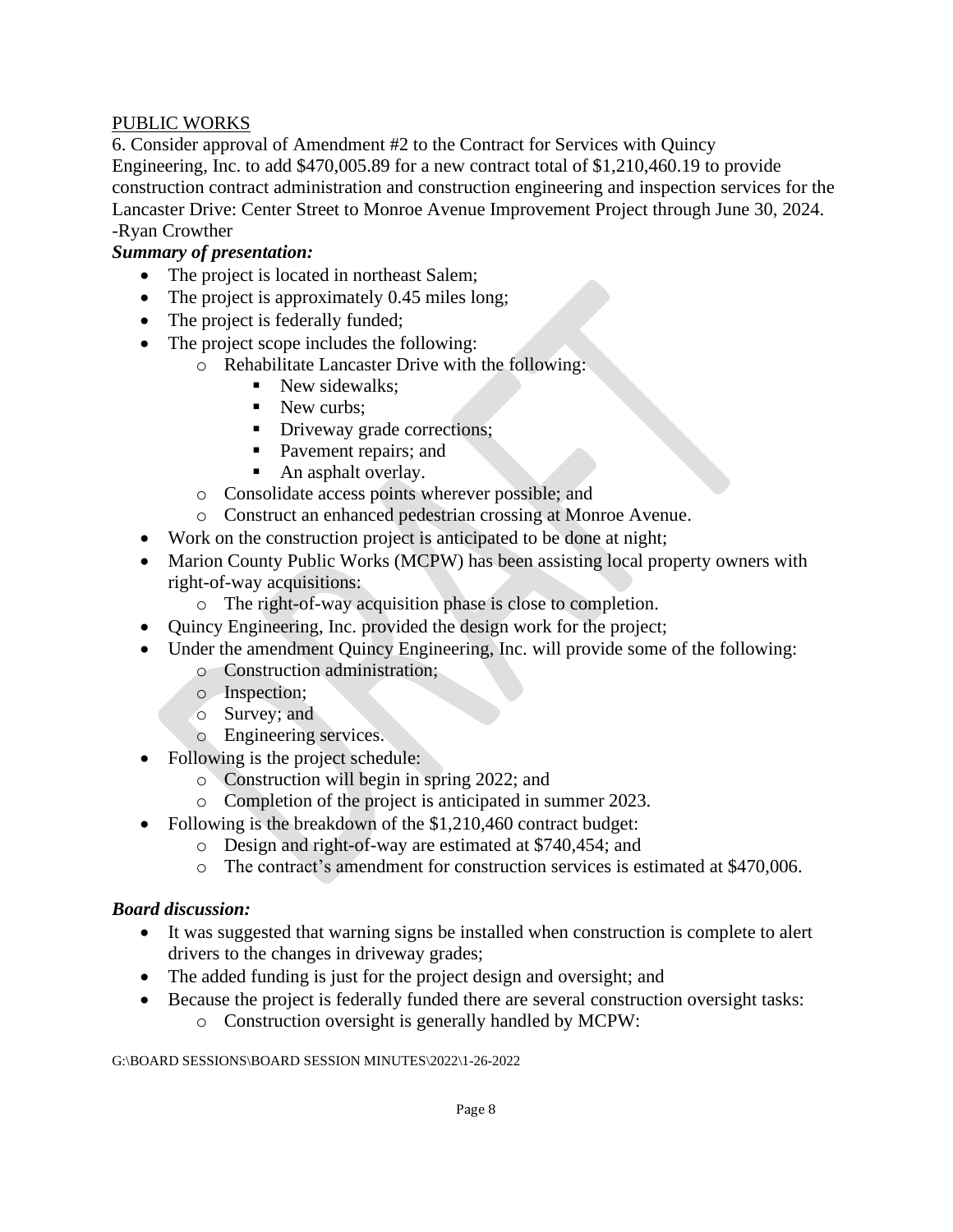- With the work on this project being done at night MCPW does not have the capacity to allocate a county inspector to just one project in the evening hours.
- o Quincy Engineering, Inc. will provide some of the following construction oversight:
	- Overseeing quality assurance; and
	- Reviewing subcontracts to ensure they are in compliance with federal requirements.

**MOTION:** Commissioner Willis moved to approve Amendment #2 to the Contract for Services with Quincy Engineering, Inc. to add \$470,005.89 for a new contract total of \$1,210,460.19 to provide construction contract administration and construction engineering and inspection services for the Lancaster Drive: Center Street to Monroe Avenue Improvement Project through June 30, 2024. Seconded by Commissioner Cameron; motion carried. A voice vote was unanimous.

# *(Video Time 00:46:18)*

## SHERIFF'S OFFICE

7. Consider approval of the incoming funds Intergovernmental Agreement with the Oregon Criminal Justice Commission (CJC) in the amount of \$4,978,628.48 for the 2021 through 2023 Justice Reinvestment Grant retroactive from July 1, 2021, through December 31, 2023. – Commander Kevin Karvandi

# *Summary of presentation:*

- The Justice Reinvestment Program and the grant funding was created in 2013:
	- o The Criminal Justice Commission (CJC) was designated as the grant funding administrator.
- The Justice Reinvestment Program is committed to investing in local communities and public safety systems to financially support local counties in adhering to the following goals of justice reinvestment:
	- o Enhancing public safety;
	- o Holding offenders accountable;
	- o Reducing recidivism; and
	- o Reducing the prison population.
- Each biennium the Justice Reinvestment application is submitted to the CJC:
	- o Each county's local Public Safety Coordinating Council (PSCC) is responsible for submitting the application:
		- **I.** In August 2021, the Marion County Sheriff's Office (MCSO) submitted the county's main and supplemental applications on behalf of the council.
- In November 2021, the county received the initial award notice from the CJC advising of the following:
	- $\circ$  The county will be fully funded in both the main and supplemental applications: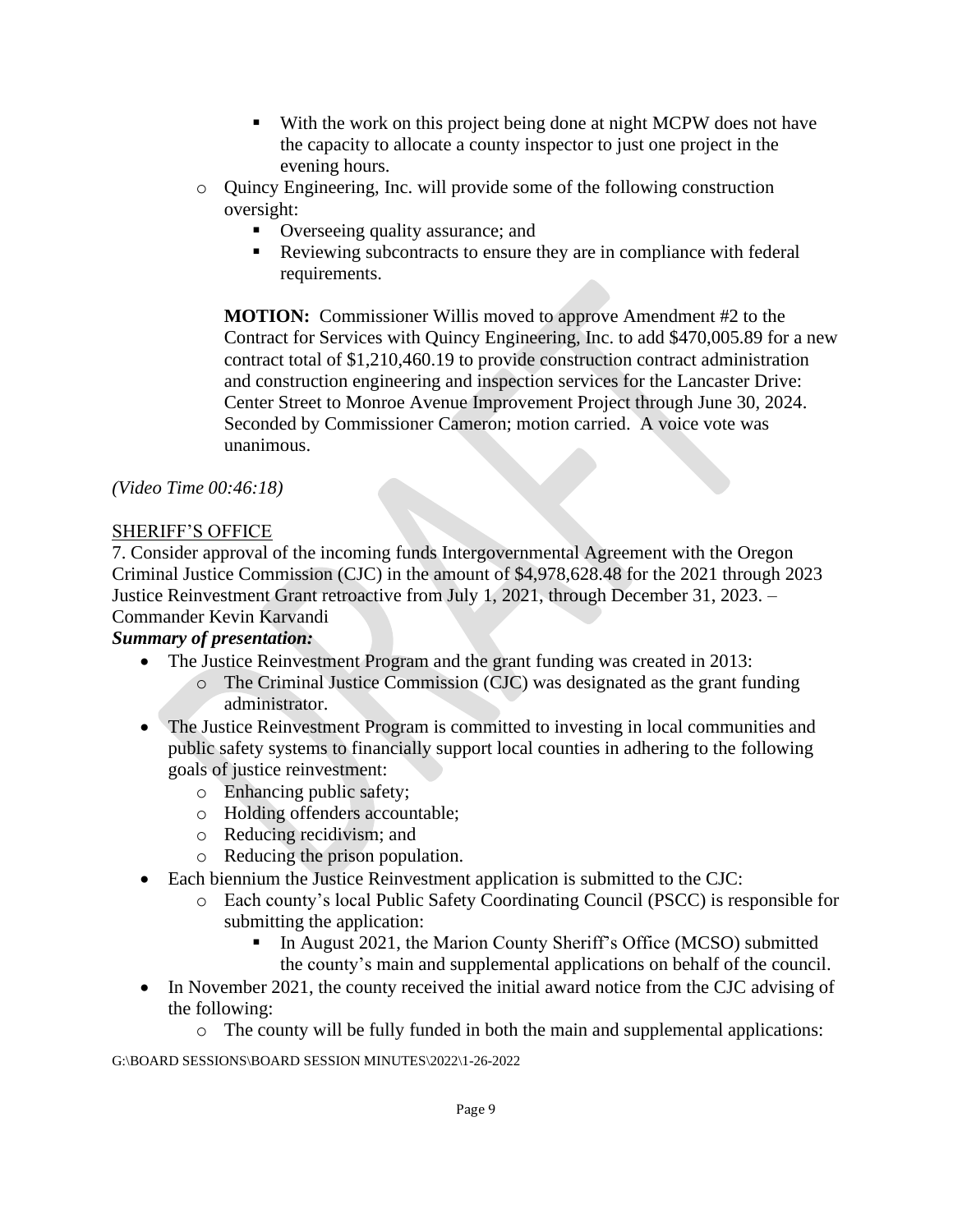- The main application funding is a little over \$4 million; and
- The supplemental application funding is a little over \$917,000.
- The Marion County Justice Reinvestment efforts entail nine prison diversion and prison reentry programs including the following:
	- o The Prison Diversion Program; and
	- o Student Opportunities for Achieving Results (SOAR).
- During this biennium the Justice Reinvestment efforts will focus on enhancing culturally responsive services in the following areas:
	- o Increasing the number of gender specific services provided for women;
	- o Increasing the capacity to provide services in Spanish; and
	- o Piloting a new peer support program to help members of historically underserved communities connect and engage with justice reinvestment programs and community resources:
		- Peer mentors will interact with individuals reentering society following incarceration to provide some of the following:
			- Connect and bond with the individual;
			- Build a rapport; and
			- Engage the individual.
- The MCSO continues to see positive outcomes with regards to accomplishing justice reinvestment goals;
- The MCSO received the contract with the CJC in December 2021:
	- o The contract is currently being processed; and
	- o The contract term date is retroactive to July 1, 2021, through December 31, 2023.

# *Board discussion:*

- An estimated \$2.5 million per year is spent on justice reinvestment;
- There are approximately 2,800 individuals on some form of supervision within Marion County:
	- o Post-prison supervision; and
	- o Probation.
- The county's total biennial budget is estimated at \$34 million which funds some of the following:
	- o An estimated \$27.5 is utilized for grant and aid;
	- o An estimated \$5 million is for justice reinvestment;
	- o An estimated \$1 million funds programs such as SOAR; and
	- o An estimated \$500,000 is for the Family Sentencing Alternative Program:
		- These four primary funding streams provide services to a vast array of the clients that are on supervision.
- The Justice Reinvestment Program assists with funding for nine different programs, including some of the following, that each have multiple staffing needs and contracts with community partners:
	- o The Prison Diversion program which partners with some of the following agencies: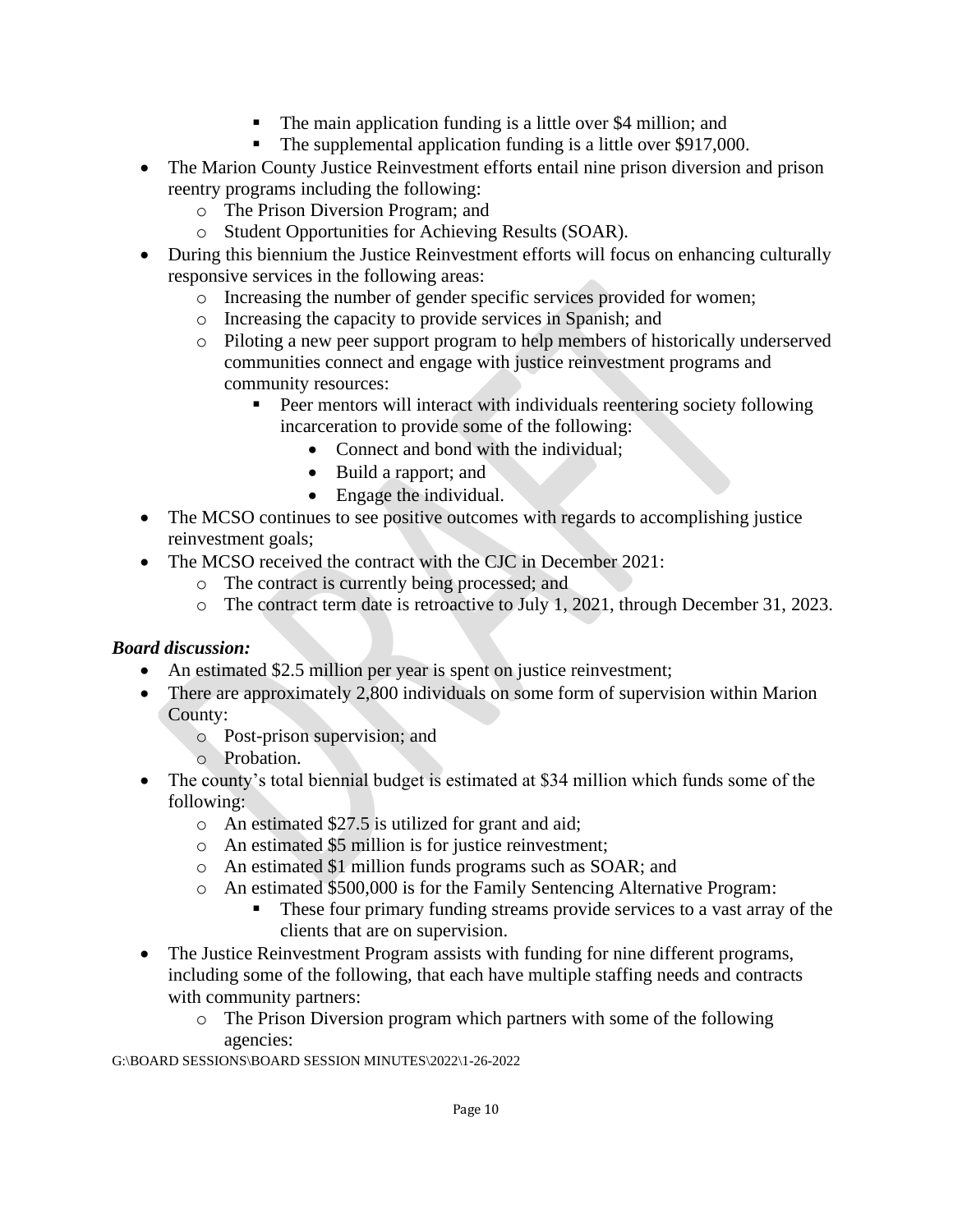- Bridgeway Recovery Services; and
- The Marion County District Attorney's Office.
- o The Transition from Jail to Community program;
- o The Link Up program in partnership with Bridgeway Recovery Services;
- o The SOAR program in partnership with Chemeketa Community College and MCHHS; and
- o The De Muniz Resource Center which provides wrap-around navigation services.
- The families of the individuals receiving services are also impacted:
	- o Improving one individual's life through a program can expand to a community and save money;
	- o It can reduce a child's time spent in the foster care system; and
	- o The programs are important to both the families and the communities.
- The program improves each biennium as staff expands on the services that are provided;
- The award for this biennium increased approximately \$600,000 from the prior biennium: o Obtaining baseline funding was a struggle in the prior biennium.
- The award increase will potentially allow enhancements to the program.

**MOTION:** Commissioner Cameron moved to approve the incoming funds Intergovernmental Agreement with the Oregon Criminal Justice Commission (CJC) in the amount of \$4,978,628.48 for the 2021 through 2023 Justice Reinvestment Grant retroactive from July 1, 2021, through December 31, 2023. Seconded by Commissioner Willis; motion carried. A voice vote was unanimous.

*(Video Time 01:00:15)*